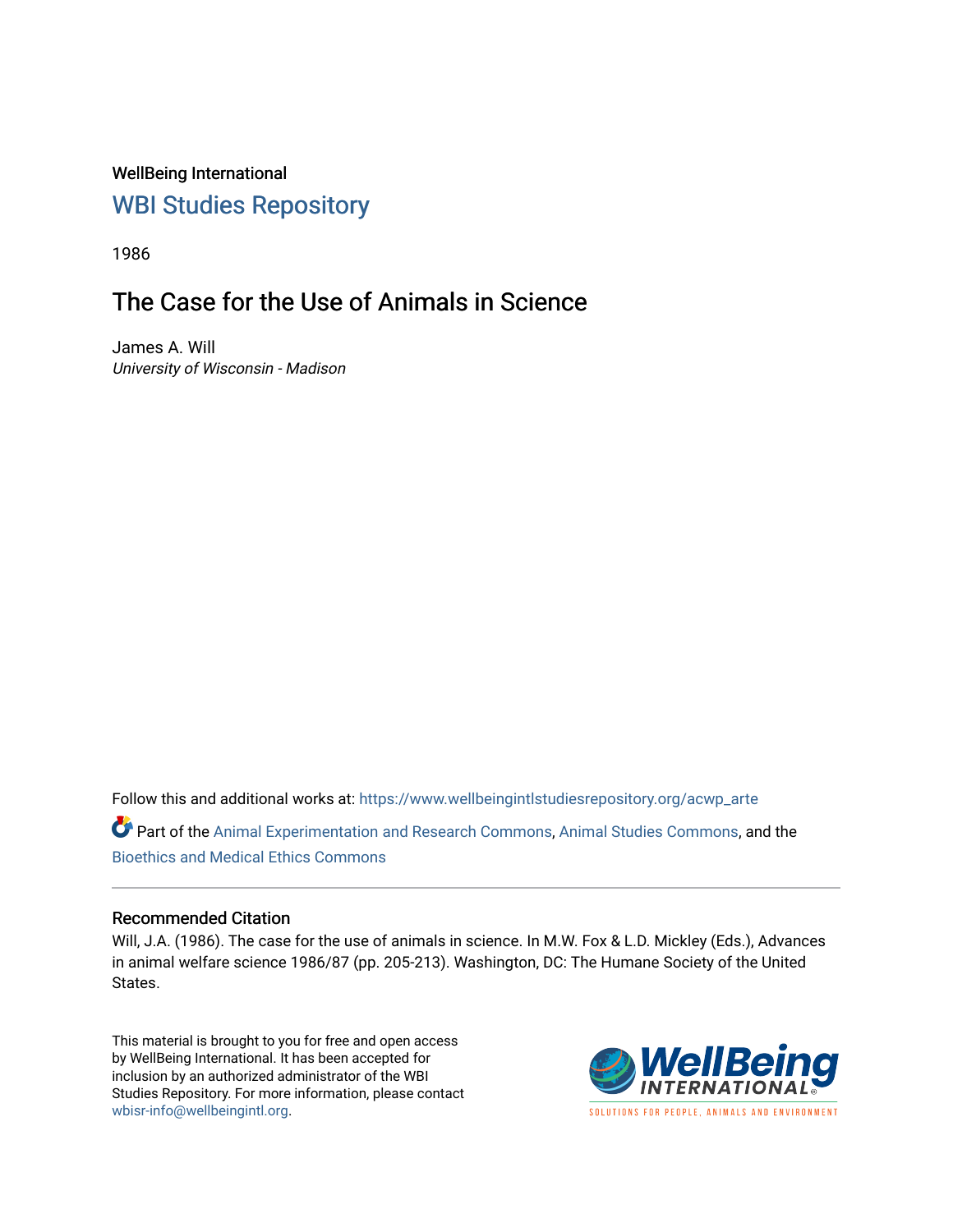## THE CASE FOR THE USE OF ANIMALS IN SCIENCE<sup>1</sup>

### Iames A. Will<sup>2</sup>

Animals are now used extensively in research and teaching, and the appropriateness of their use appears to be questioned. Some people believe that we are in a new era where the animal activists have become much more influential, and that the antagonism between the scientists and these groups is worse than it ever has been. This does not appear to be the case. The preeminence of various influences seems rather cyclic, even perhaps influenced by such things as economic conditions or wars. At present, the question is often asked, "Should we continue to use animals in science?" The real question should be, "How do we use animals in research and teaching responsibly?" Anyone asking the first question begs credibility, while the second question implies that the questioner is realistic and responsible, with a concern for humanity as a whole.

By way of presenting the arguments for the continued use of animals in research and teaching, I will discuss responsibility of developed society as a whole, the responsibility of individuals, societal and individual priorities, the process of discovery in science, the safeguards for animals in science, and so-called alternative methods.

The European, some Asian, and the American societies (and especially the latter), are very privileged societies that constitute a small minority of the world's population. At present, this small minority controls the destiny of most of the world; rightly or wrongly. Thus, in many ways we must be held accountable not only for our own destiny, but also for the destiny of the world as a whole. We are privileged in that most of us know full well where our next meal is coming from, we have shelter available even though it may be our choice not to use it, and we have the opportunity to be instructed or even educated. It is in this state of being that we can enjoy the luxury of thinking about our responsibility toward other human beings, and other creatures in the world that may be as sentient as we but unable to control their own destinies.

We have a responsibility to these thousands of millions of people that is as demanding as any priority we establish. A look at the statistics in figure 1 proves the magnitude of some of these disease entities. Figure 2 shows that the distribution area of malaria is not small, and that in the past or in the future much more of the world has been or may yet be threatened.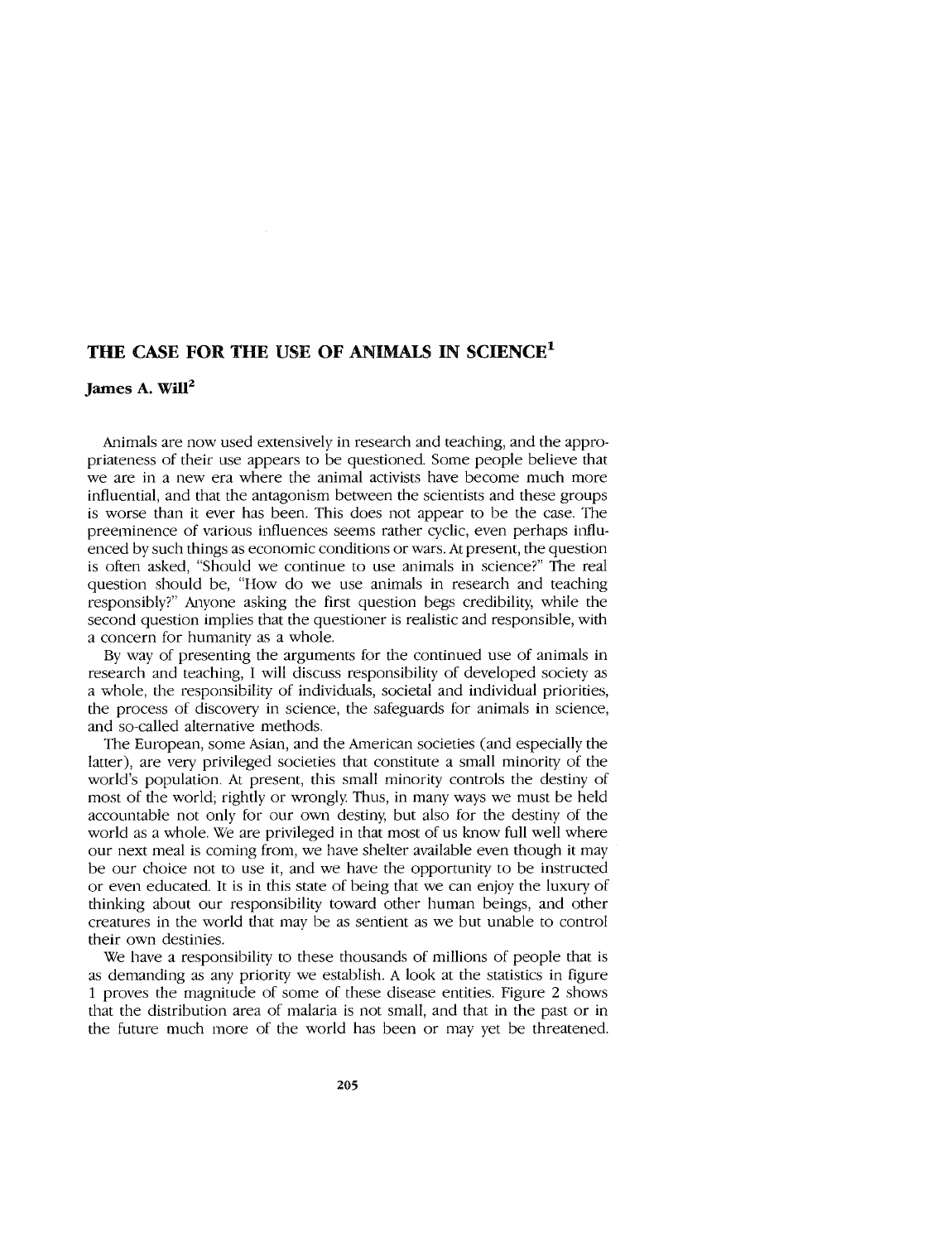Diseases like AIDS have seemingly mutated in man from a nonpathogenic and therefore non-threatening organism in non-human primates, to a very virulent killer. Only prior research on this class of virus has allowed us to move as quickly as we have to identify the virus and develop a rationale for intervention.



Figure 1. The most important parasitic infections of man and the numbers of people affected. The precise figures for leishmaniasis and sleeping sickness are not known. (Figure used with permission from *Immunology,* 1985, by Roitt, Brostoti and Male. Glower Medical Publishing, London.)

If we are to concede that there is some societal value in the use of animals in science, how do we assign responsibility for the appropriateness of animal use? In our present society, it is easy to put the blame for inappropriate use of animals on someone else. There is no escape from the fundamental responsibility for our own actions. It is the responsibility of each person involved in the sciences which use animals to assume responsibility for their own actions. There can be no shifting of this responsibility to the unaccountable "they:"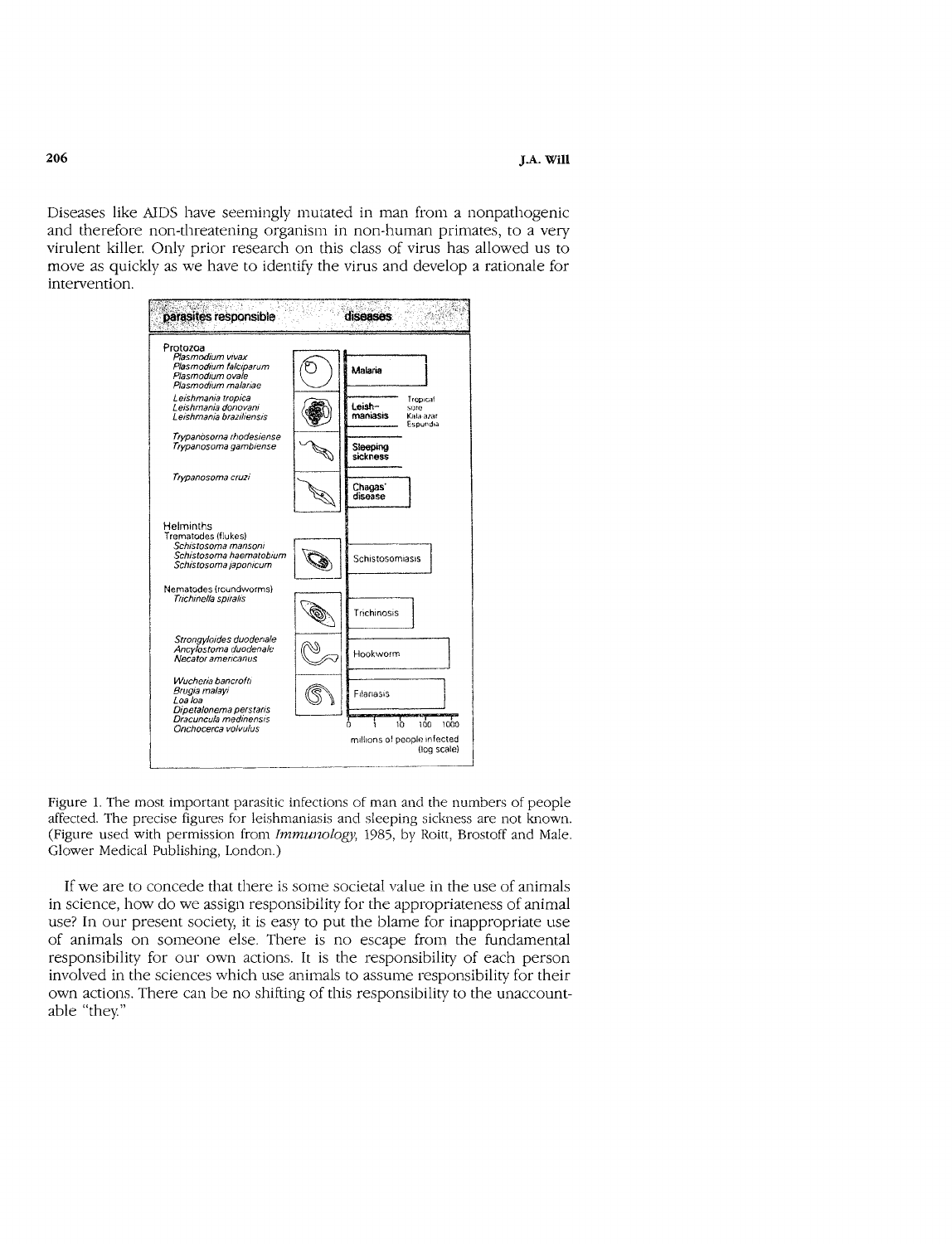

Figure 2. The geographical distribution of malaria is shown for 1981. The potential distribution is also shown and this represents a "time bomb" we live with. Diligence and enormous research efforts are the only protection society has today (Figure used with permission from *Immunology*, 1985, by Roitt, Brostoff and Male. Glower Medical Publishing, London.)

To my way of thinking, each person must decide for him- or herself what their decision will be regarding this whole question. The decision to eat meat, to hunt, or to use the products of research which required animals are all fractions of a central question concerning our relationship with animals. Because these are personal decisions, there is no reason why we should not develop a pattern that is consistent. Furthermore, since these are personal decisions, we should respect the right of each person to live by the decisions they make. I believe it is also consistent that we put priorities on our concerns about how animals are cared for and used because at any given time the resources of humanity cannot mitigate, much less satisfy, all of the needs perceived as being necessary and good for the world. I believe that these priorities should be exercised in the most responsible way to alleviate the suffering of all animals, including man, as equitably as possible. With our present state of knowledge, we cannot accomplish the task of improving or even maintaining the health of humans and animals without the use of experimental animals in research and teaching.

As a practical person who knows little, if anything, about theoretical philosophy, it seems unimaginable to me that we could exercise our responsibility toward other peoples and higher animals in this world without the use of animals in research and teaching. Whether we like it or not, we live in an evolutionary era characterized by the necessity for animals in science. This era may pass, but not in our lifetimes and most likely not during the lifetimes of our children and grandchildren. How then shall we conduct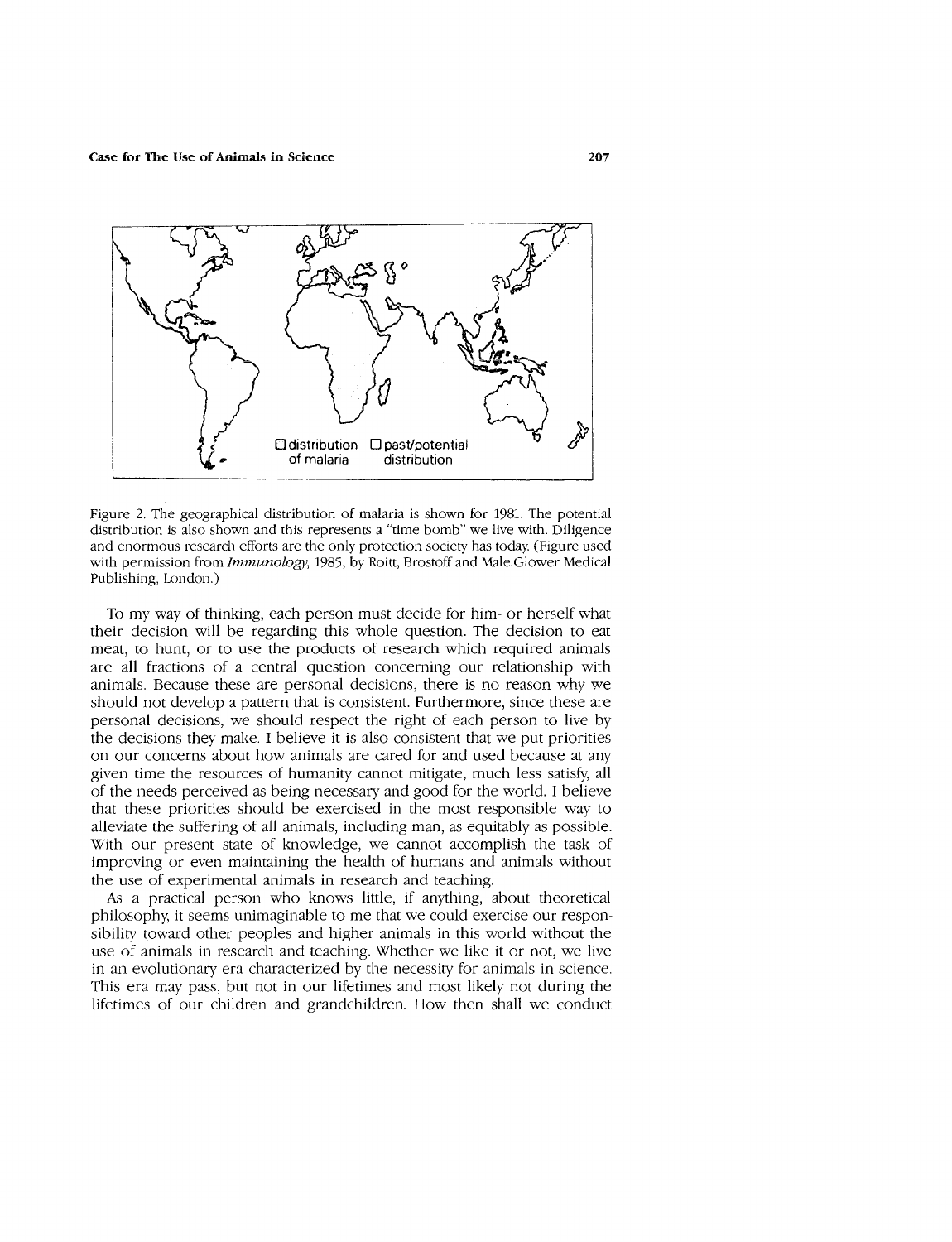ourselves in this era? Responsibly. There is no room in good science for any other standard. This does not mean that there will not be waste in the use of animals, nor will we abolish abuse. People are not infallible, and no plethora of regulations or laws will govern man's moral sense; society cannot afford one policeman per animal experiment, nor can society afford one policeman for any single situation where there is potential for abuse. Appreciation and understanding of the relationship between the quality and responsibilities of life will only change through example and instruction.

How then have we arrived at where we are today, how does science really work, and what does the future portend? Science has arrived where it is today through the dedicated lives and intelligence of people with a more-thanaverage level of curiosity and the persistence to pursue this curiosity. Without them, it is safe to say that probably half of us would not be on the earth today. We are still fighting age-old problems and seem to find new challenges each day. The knowledge that a better diet and exercise seem to be elements that help us to be healthier and perhaps to live longer is not something that suddenly arose from nowhere; nor is it knowledge based on evidence from a single experiment. The truth behind information such as this is the result of hundreds, and more likely, thousands or millions of experiments testing many hypotheses. One might wonder about the relevance of many of these hypotheses at the time they are tested by experimentation. Sometimes these experiments were very basic in nature and seemingly totally unconnected to the problem they are used to solve even generations later. Because of the ethical considerations, the problem of establishing the "need" to do an experiment "at this time" is not one that is easily solved. Many instances can be demonstrated in which an observation made in an experiment 10 or even 70 years earlier provided the key or clue to a mechanism that now explains how something works, and, knowing how this system works allows therapy or preventive treatment to be developed and implemented (Comroe 1977). It is easy to look through our retrospectroscope and proclaim that this mechanism was very obvious and that the animal experiments done were unneeded. An example that is frequently cited is the recent remarkable decrease in heart disease attributable to community education programs. The community programs were important and even essential to effect this great change in the incidence of heart disease, but no one should forget that the knowledge allowing us to develop these programs came from very basic research, much of it in animal models. The world continues to be challenged with new threats to a healthful existence, with Legionnaires' disease, with AIDS, and with the major causes of morbidity and mortality (which are not such civilized diseases of affluence like heart disease or cancer), as well as the parasitic diseases such as malaria. These parasitic diseases have an obligate requirement for a whole animal host to complete their cycle. Epidemiological evaluation of these diseases in affected populations has provided valuable insight into the disease syndromes, but such evaluation is ineffective in answering critical and basic questions. Tissue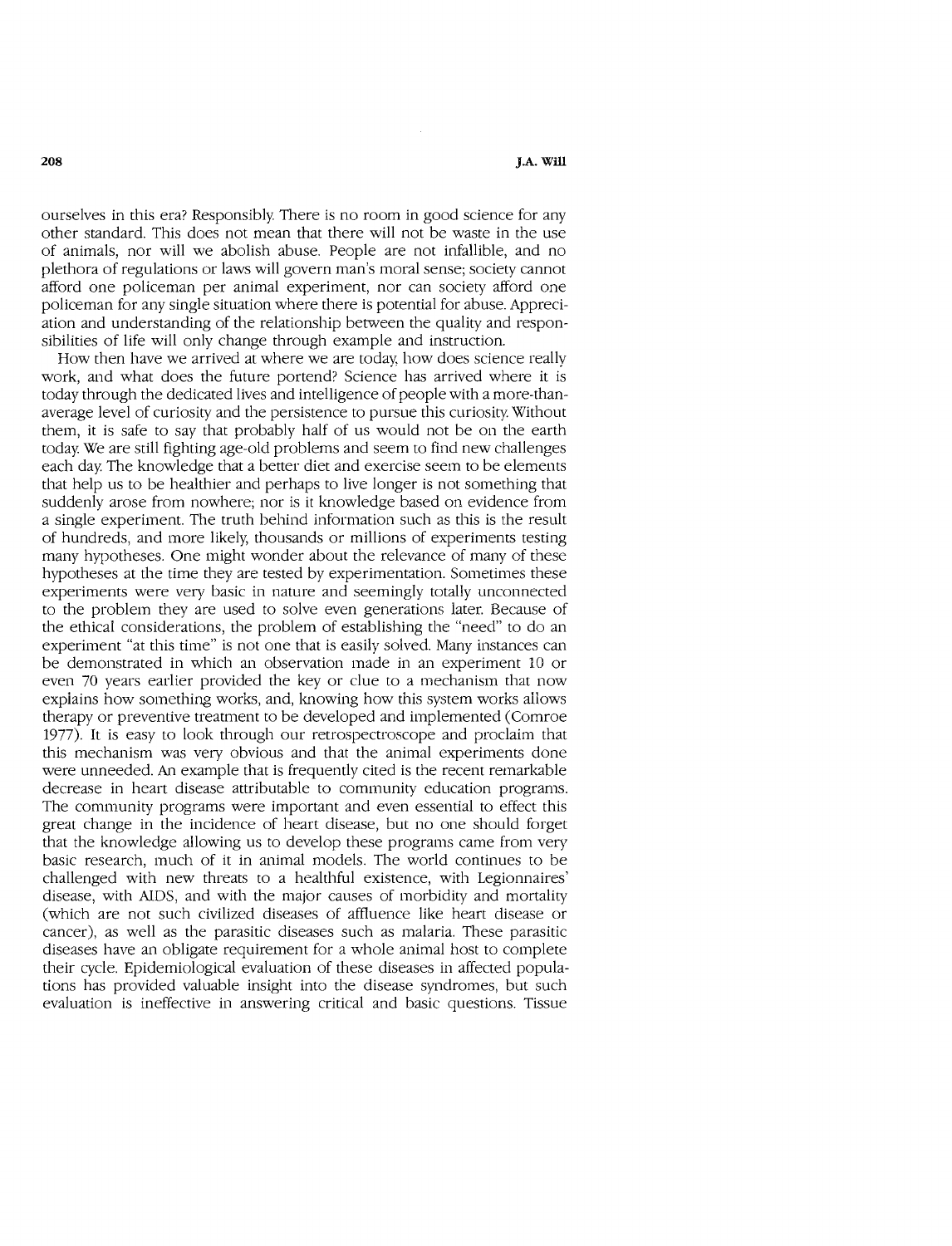#### Case for The Use of Animals in Science 209

culture is widely used to study portions of the cycle and to examine particular mechanisms, but in the end, only the whole animal can confirm or reject the hypotheses proposed.

How does science work in the typical situation? Usually this process begins with an observation that something occurs in a specific situation. Questions begin to proliferate. Someone comes up with a theory as to how the phenomenon might be explained and possible mechanisms for the explanation. From these discussions, a theory develops and then the hypothesis or hypotheses to test are formalized. At this point it is most appropriate to do some pilot studies to decide if there is a chance that the hypothesis might be plausible and go further, or to reexamine the problem and develop new hypotheses. Up to this stage of the process, the numbers of animals used are very small. We assume that before using any animals, the investigator has searched the literature to find clues that either support or dispute the hypothesis. At this point, the investigator reviews the literature, critically asking such questions as was the animal model appropriate and will age make a difference? The investigator also considers the implications of the genetic strain used, looks for clues in the articles that would indicate that the animals used were not disease free (a factor which might influence the results), evaluates the analytical techniques used to determine if they are adequate in light of today's technology (and therefore if the conclusions would likely be the same), and finally, determines if the statistics used were adequate to discriminate between possible type one and type two errors. These are just general questions that the investigator must ask; for each specific area of science the questions are more specific and appropriate to the particular hypothesis to be tested.

I hope from this example to have demonstrated that the problems of duplication in research are not simple. Most so-called "duplication" is research that is taking place almost simultaneously at several places in the world, and this type of duplication is virtually impossible to prevent. This is just as much a facet of progress as the competition between two manufacturers of automobiles or household appliances.

This is where we are today—in an era of fantastic growth in knowledge and yet as naive as newborns about the mysteries of life and how biology works. Although we have made great strides, it seems that each answer we get is accompanied by a hundred additional questions, each a little more difficult to answer. What are the prospects for the future? We will never be a disease-free society; new challenges to our intellect and resources will come as fast or faster than our solutions to the existing problems. If we slacken our efforts to meet these challenges, we will be worse off as a society than we are today or were perhaps even decades ago. The plagues we are presently experiencing are just new names added to the lists of the old.

There are safeguards already in place for the animals used in research and teaching. The radical groups of animal activists are not satisfied that these safeguards are sufficient because the stated goal of these groups is to abolish the use of animals in research and teaching. I do not believe that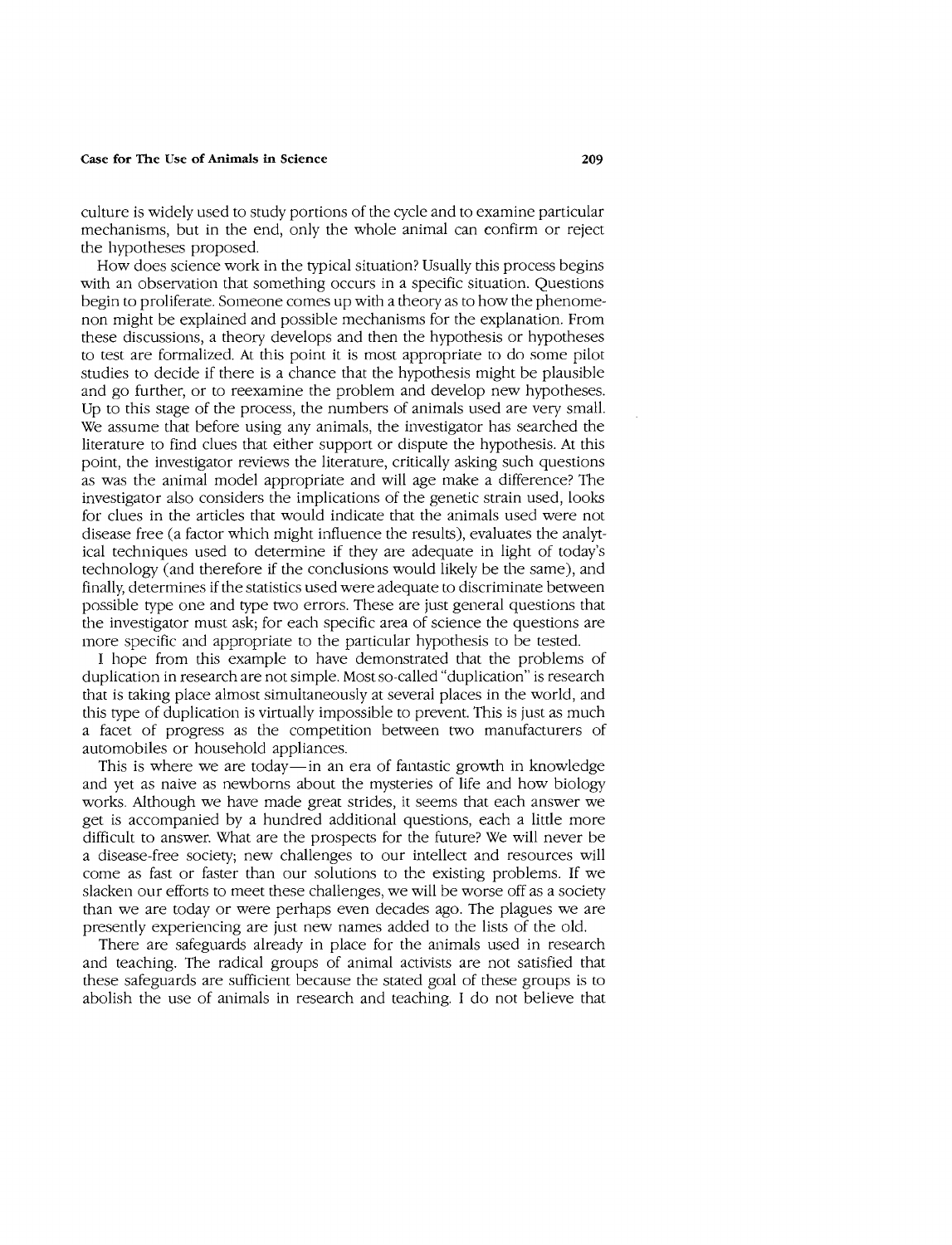this is a reasonable stance, nor do I believe that the present system of regulations is cost effective. By this I mean that the pendulum has swung too far in the direction of over-regulation of animal protection for very little increase in abuse prevention and is therefore not a good use of the world's finite financial and natural resources. I would make the point that a large majority of investigators are very concerned and compassionate individuals who abhor animal abuse as much or more than the most concerned animal activist. Guidelines for the responsible use of animals such as the ones we all adhere to now are not new either. Dr. H. Newell Martin, the pioneer physiologist who became the first head of biology at Johns Hopkins University in 1876, drew up guidelines for animal experimentation in March 1885 (Fye 1985). The Animal Welfare Act is certainly not the first national or state effort to protect animals from abuse, nor will it be the last.

The institution I represent has undergone a change in the last years, not in the level of responsibility, but in awareness of what this responsibility means and the public expression of this responsibility. This change probably occurred as a result of the efforts of the animal activist movement. Although I firmly believe that there was, in fact, little abuse of animals in teaching and research, there have been changes within science itself that have tended to improve the care and use of animals. One of the greatest influences has been the progress in cellular and subcellular research that allows us to do more definitive experiments capable of elucidating mechanisms at this level.

Another reason for change is, purely and simply, money As research becomes more sophisticated, the cost of doing each experiment becomes greater. This means that investigators can no longer afford to use animals that are not best suited to test an hypothesis. Special strains and animals that are disease free are much more in demand than they were 10 years ago. This does not mean that animals of random breeding are no longer useful. It is by using such animals that idiosyncratic responses were uncovered. This makes sense if you think about it. We know that there is a great deal of genetic variation in man many times manifested in overt syndromes resulting in an easily visible deformity Many more genetically different characters in man are not apparent through casual observation; they are not expressed as phenotypic but as genotypic characteristics. It seems logical then to suppose that this same degree of genetic variation occurs in the random populations of other animals. This is the way things happen in nature. The most important finding of an experiment using random source animals may be that one animal responds much differently than the majority An inquisitive investigator will ask "why?" and this inquiry may lead to a heretofore undiscovered mechanism. The ability to recognize and utilize serendipity and the role of the importance of the differences between experimental results is a sign of maturity in an investigator. This does not mean that every unusual result should be followed and the original direction of inquiry dropped. This maturity requires a trained mind and training always requires some waste; some mistakes. In this way, science is not a mysterious society, but, in fact, little different from any other occupation.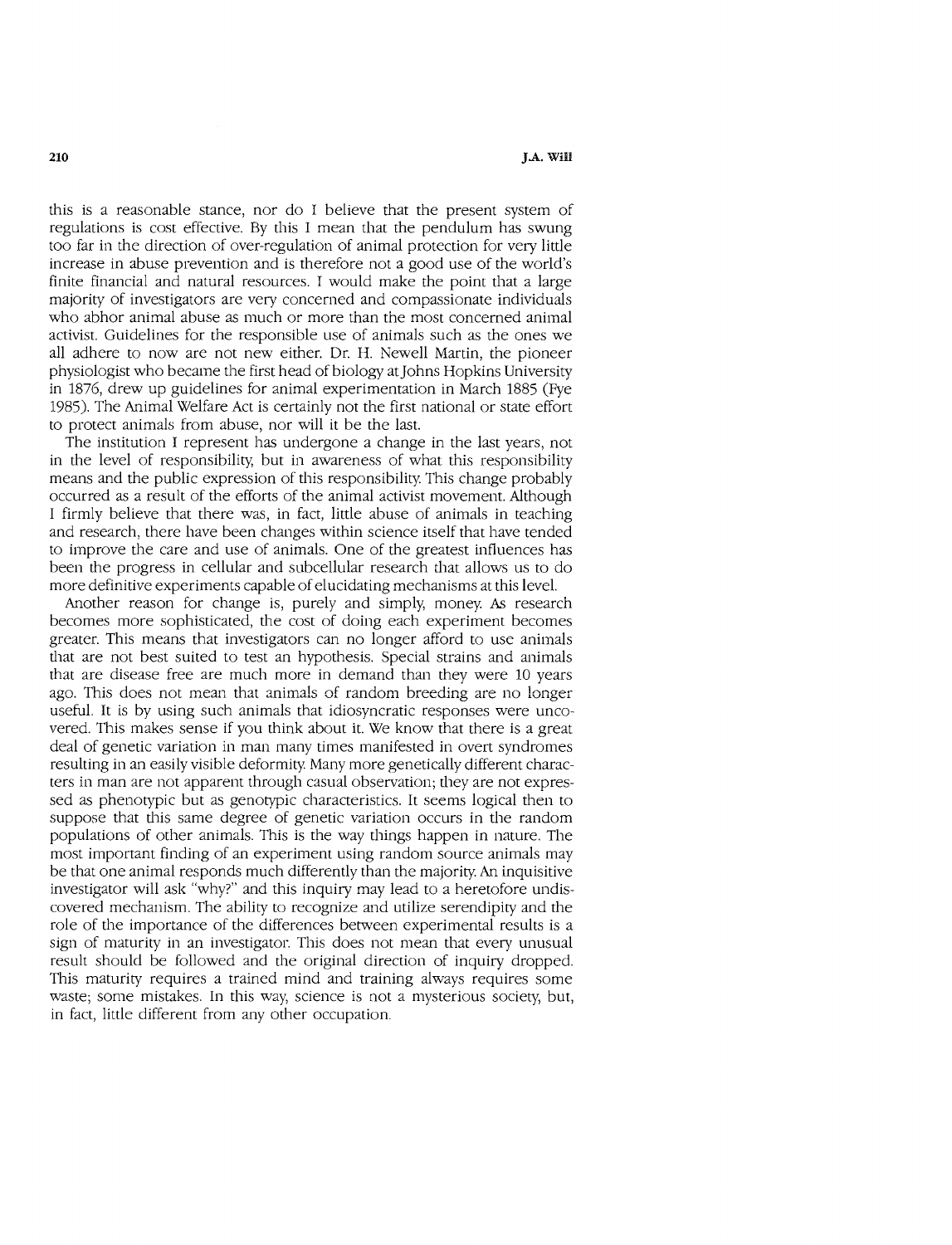#### Case **for** The Use of Animals in Science 211

What are we doing at The University of Wisconsin to increase awareness and to help ensure that abuses will not take place? We believe very strongly in education, as opposed to oversight which smacks of policing. We have a program of mandatory certification. This program is oriented to making each person who uses, cares for, or supervises the use of animals in research and teaching aware of his or her responsibilities under the current laws and regulations. The program also deals with the historical perspective of animal regulation, development of ethical considerations, and the zoonotic disease potential of contact with research animals. There is a test associated with the document entitled "The Responsible Care and Use of Laboratory Animals." This test is not intended to be a test of anyone's intelligence, but rather acts as a form of certification demonstrating that the people who will be using animals have taken the time to read the document and are aware of their responsibilities under the current laws and the University policy Thus far, we have certified more than 1600 people on the Madison campus alone. Variations of this program are in place at each of the 26 components of the University of Wisconsin System. At present, this certification is the only mandatory requirement. We have offered seminars and have now erected 21 poster boards in the largest animal units on campus where we are attempting passive teaching through attractive displays. Our goal is to raise the level of awareness and to increase the level of expertise of all those who require animals in research and teaching.

Another question that arises is, "Why not use alternatives, which are in most cases, really adjunct methods?" I and other authors have addressed this issue at length in previous publications (Smyth 1978; Will 1985; Fox 1986). The first argument is *for* the use of adjunct methods. Examples of adjunct methods that can be very useful are tissue culture and computer models. These provide different kinds of information. The computer models usually provide more general kinds of information than does tissue culture. For example, at our present state of knowledge, a computer can tell us if it is probable that an enzyme system is present, what the system appears to do, and at what metabolic site it may act. The computer can be right or it can be entirely wrong, depending upon our state of knowledge. By this I mean that a computer can only make decisions based on the data we are able to supply These data usually come from experiments that have been performed in the whole animal first to make the original observation that a certain phenomenon occurs, then from more definitive experiments that let us test hypotheses in experimental animals. At this point, perhaps, critical experiments using an adjunct method are used to define a mechanism, and finally the hypothesis is most probably tested in the heterogeneous environment of the whole animal once again to see if it really works in the way we have surmised. Many times when whole animals are used, the experiments do not result in severe pathology or mortality and, as in the case of large domesticated animals, they are returned to the herd or flock

As I have indicated, the adjunct method may play a very important role in defining the mechanism; however, the fact that the mechanism works in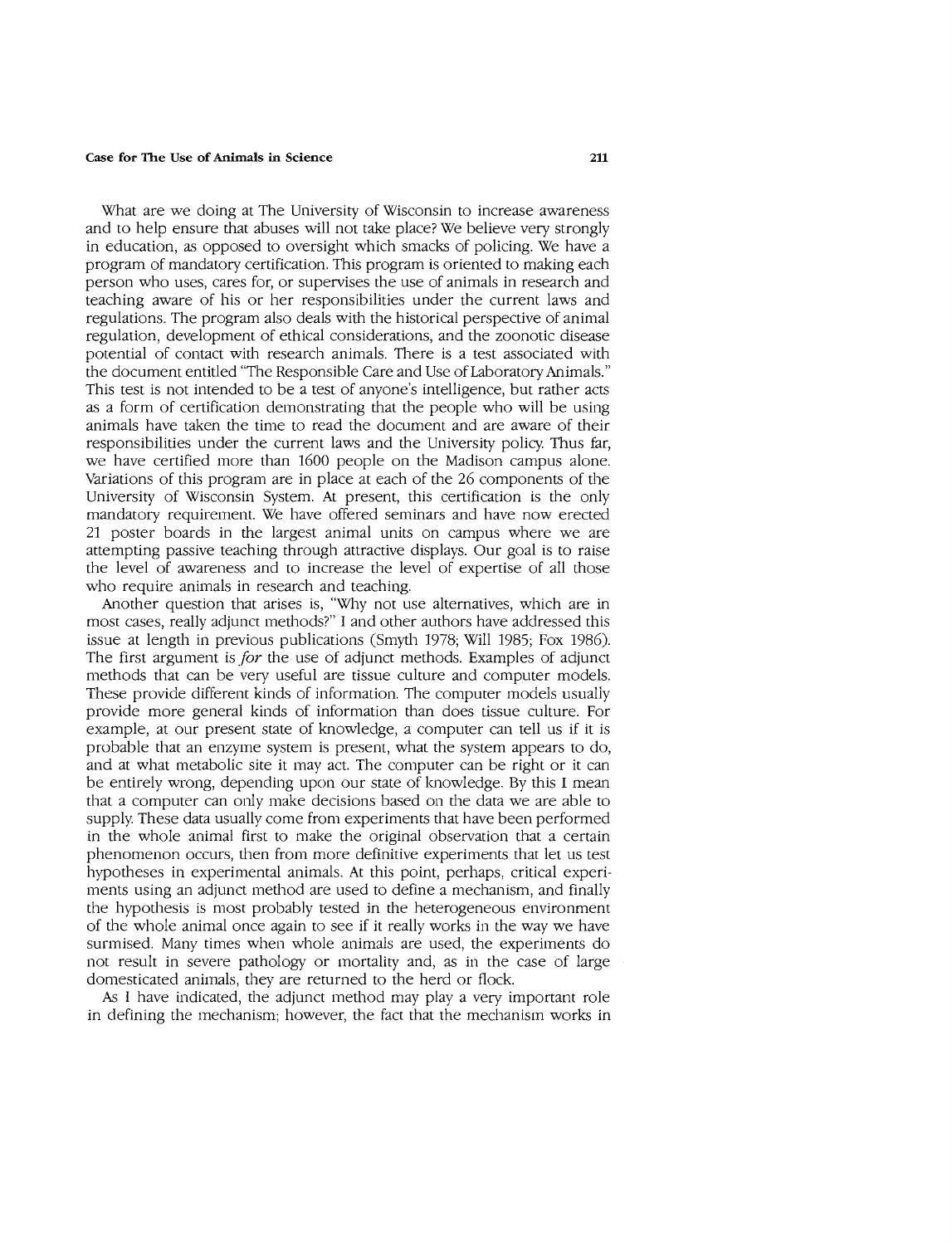a certain way in tissue culture, for instance, does not always mean that it works this way in the whole animal. In the whole animal, many other systems may modify the action of the mechanism. These mechanisms may only work under certain disease conditions and not iri the normal laboratory animal. It is as important to understand when the mechanism will not work as it is to know when the mechanism is operative. Tissue culture has its strong and weak points. The term "tissue culture" is a broad one, and encompasses several types of organ and cell culture techniques. If organ culture is used, it means that an animal is killed, and the organs removed and studied, either whole or in parts in the isolated state. Presumably organ culture may decrease the numbers of animals used, but this is not always the case.

Primary cell cultures are a second type of tissue culture, and these cultures may be quite different from established cell lines. Primary cell cultures are established by killing an animal, harvesting the cells required, and growing the cells in a culture medium. *As* long as these cells stay alive, they usually respond as they would in vivo. However, when the cells divide or reproduce, they may revert to a more primitive cell type with properties that are no longer the same as those of the cells when present in the animals or tissue (or organ). Cell lines established in this manner are available as frozen cells that researchers can order from a cell bank or collection. These banked cells are useful in that they are predictable in response to various environmental and other exogenous influences, but these cell lines may bear no resemblance to primary cell cultures or to the cells as they are in vivo.

There are some diseases in which the causative organisms will not grow in tissue culture. Examples are the organisms that cause leprosy, foot and mouth disease, herpes virus infections of man and animals, and many respiratory viruses. It seems amazing that we still haven't conquered leprosy, a disease well described in biblical times. Peculiarly enough, the only good model to work with in this disease is the armadillo. The results of a diagnostic test for leprosy in the armadillo are directly transferable to man.

In other situations the fact that the response is not the same as in man is equally important. Foot and mouth disease is a scourge of cattle and other ruminants in many parts of the world. In the research with this disease, there are many instances of a complete lack of correlation between the in vitro and in vivo responses to antigens or vaccines. Schistosomiasis (see figure 1) is a major disease of the world and in this particular disease, no correlation is demonstrated between the presence of the causative organism, the intensity of the disease, and immune status of the victim. For example, one of the most frequent maladies of schistosomiasis is a kidney disorder, and it is difficult to associate the severity of kidney disorder with disease intensity or immune status.

What should we conclude about whether the whole animal or an adjunct method is most appropriate to use in a specific instance? The most appropriate method to answer the question is that method which offers the best results, regardless of the cost or time involved. In the practical situation, it does often not work this way because equipment, expertise, and money to change